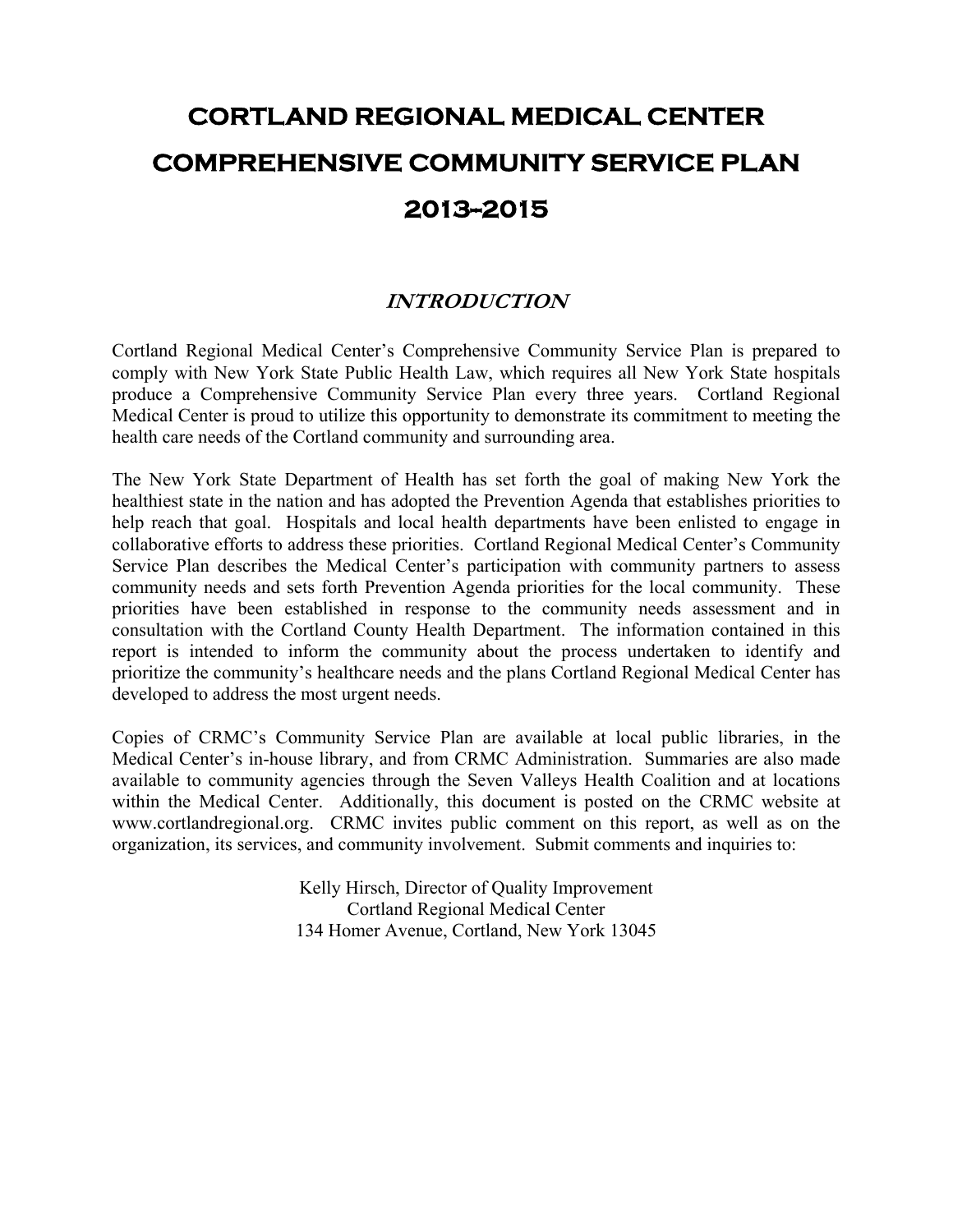### **OUR MISSION**

Cortland Regional Medical Center provides quality healthcare with skill and compassion, meeting the lifelong healthcare needs of all citizens of Cortland and the surrounding communities.

#### **REAFFIRMATION OF MISSION STATEMENT**

Cortland Regional Medical Center has long recognized its role as a general community hospital; however, the services provided to the community have changed greatly in the 120 plus years since the hospital was established. The Medical Center's Mission Statement has, therefore, been updated periodically to reflect those changes. The Board of Trustees initially approved the Medical Center's current Mission Statement in 2003 and reaffirmed that the Mission Statement continues to reflect accurately the Medical Center's mission in October 2013.

CRMC's mission is stated in succinct and clear terms so that all associated with the organization can easily remember it and rely on it as a touchstone for decision-making. The current Mission Statement reflects the role of Cortland Regional Medical Center as the leading provider of healthcare services in the greater Cortland community.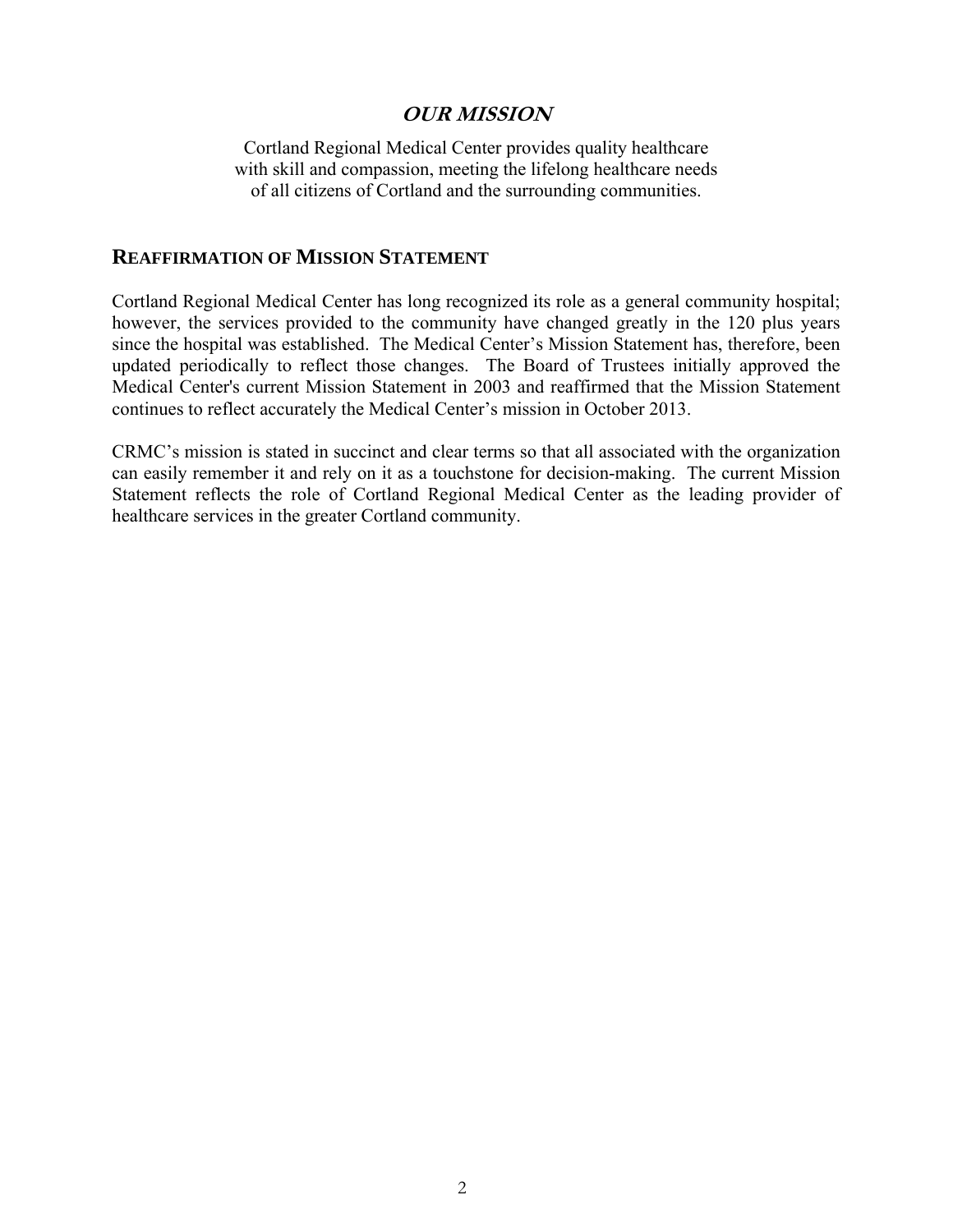### **SERVICE AREA**

### **HOSPITAL SERVICE AREA**

Cortland Regional Medical Center is located in the City of Cortland, County of Cortland, in the central region of New York State. The Medical Center is approximately 35 miles south of Syracuse, New York; 40 miles north of Binghamton, New York; and 24 miles northeast of Ithaca, New York. As the only hospital in Cortland County, CRMC is federally designated a sole community hospital. The Medical Center serves all of Cortland County and neighboring parts of seven contiguous counties, including Onondaga, Madison, Chenango, Broome, Tioga, Tompkins, and Cayuga.

### **DESCRIPTION OF SERVICE AREA**

Cortland Regional Medical Center defines its primary service area as an 18-zip-code area in and around Cortland proper. It accounts for approximately 92% of Cortland Regional Medical Center's total inpatient admissions and approximately 52% market share. Cortland Regional Medical Center is committed to providing quality healthcare services by using available resources to meet the needs of the people who live or work in its service area.

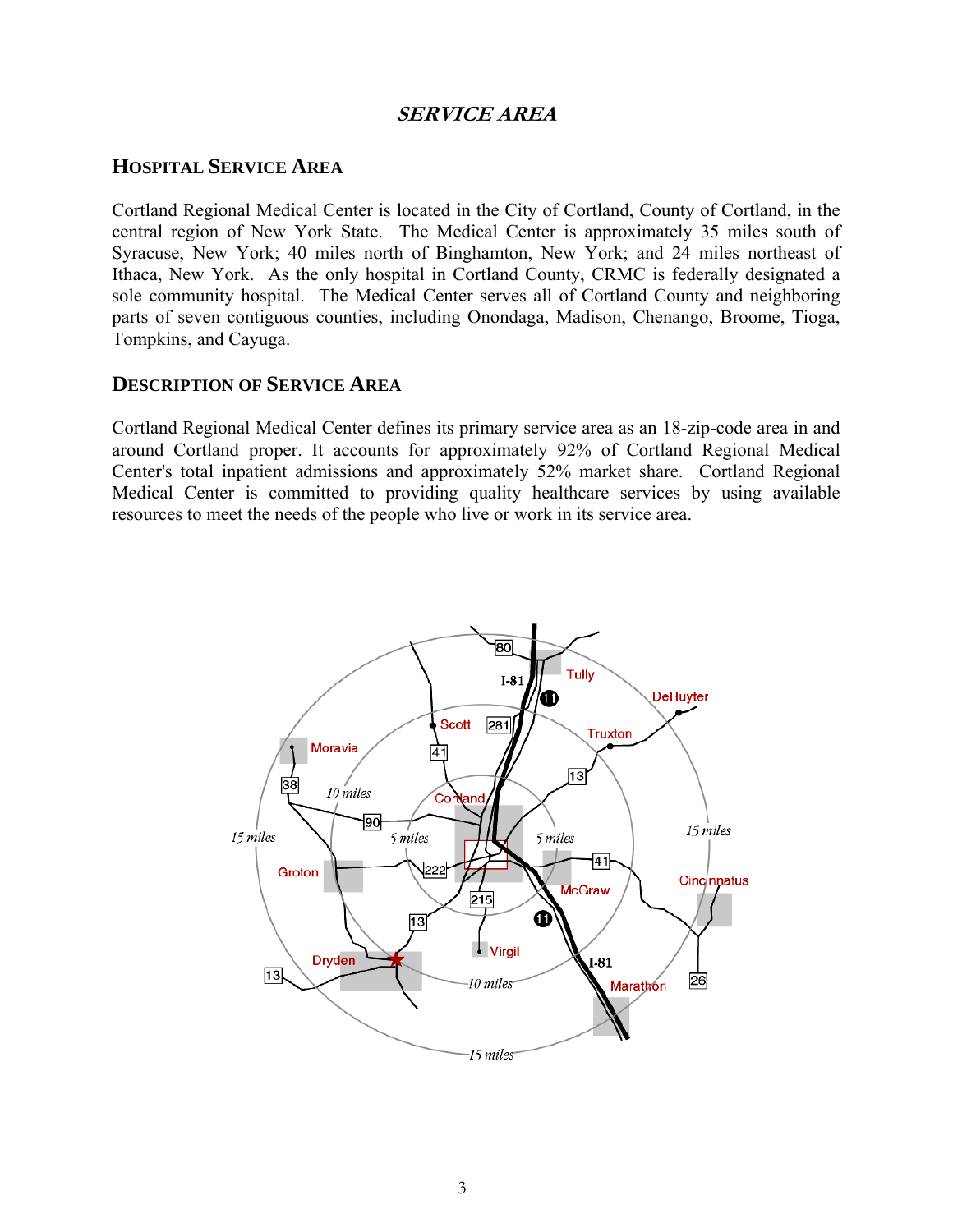# **PUBLIC PARTICIPATION**

# **PARTICIPANTS**

Cortland Regional Medical Center collaborates with the Cortland County Health Department, SUNY Cortland, and the United Way for Cortland County to maintain an ongoing community needs assessment under the auspices of the Seven Valleys Health Coalition. A Community Assessment Team (CAT) comprised of the Medical Center CEO's designee and the Cortland County Public Health Director, as well as representatives from each of the other involved organizations, oversees the annual updating of the assessment. The first edition of *Cortland Counts: An Assessment of Health and Well Being in Cortland County* was released in 2001, and comprehensive assessments have thereafter been conducted every five years. In the years between full assessments, an abbreviated version, the *Community Report Card*, is published to provide updated highlights of the comprehensive assessment in an "at-a-glance" format. The fourth edition of the comprehensive report was released in September 2013.

### **OUTCOMES**

A Blue Ribbon Committee (BRC) that includes broad community representation was established in 2002 to review the *Cortland Counts* assessment in light of data provided by focus groups and citizen surveys conducted by the Community Assessment Team, as well as other community research and feedback. Using both subjective and objective data, the BRC set priorities and developed a Strategic Plan that currently includes four broad tracks: Economic Development, Youth, Housing, and Health. A community organization, or coalition of organizations, is taking the lead to address each broad track:

The Cortland County Business Development Corporation is spearheading economic development initiatives.

The Cortland Area Communities That Care Coalition (CACTC) is coordinating efforts to improve services and expand opportunities for the youth in the greater Cortland community.

Several agencies are involved in addressing the need for better quality, affordable housing.

The Seven Valleys Health Coalition, in collaboration with Cortland Regional Medical Center, the Cortland County Health Department, Family Health Network, and other community-based agencies, is directing the focus on community health.

The Blue Ribbon Committee meets annually and invites the entire community to participate in redefining priorities and updating the strategic plan. *Cortland Counts* is a key document that the Medical Center and many community agencies utilize in setting priorities for the continuation of existing services and the development of new/enhanced programs and services.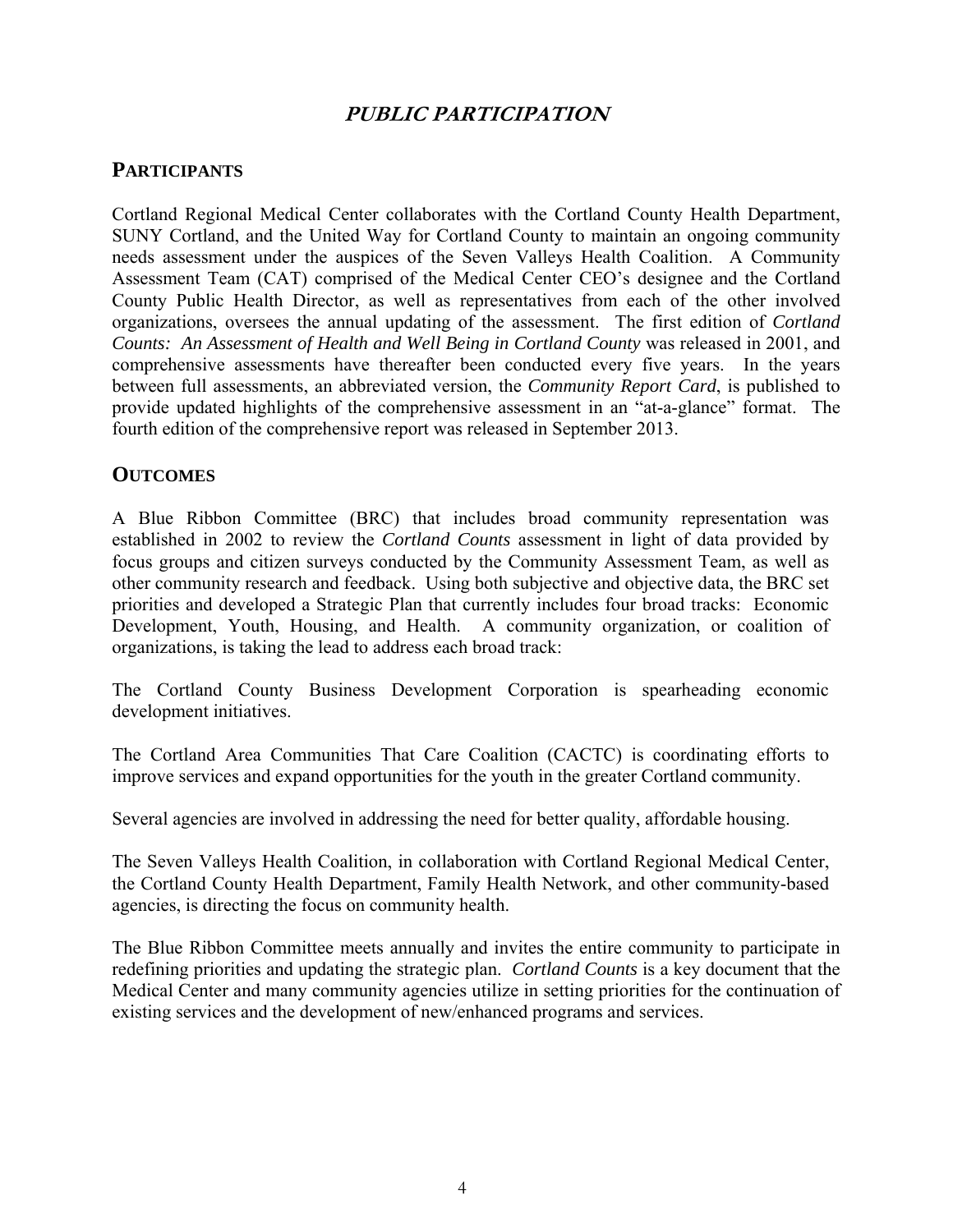#### **PUBLIC INPUT**

 **Providers:** A Community Forum was held in January 2013 that included stakeholders representing each of the four Strategic Plan Tracks. Two additional meetings concerning the Health Track were held in February and May to ensure that the health goals had been clearly identified and were being addressed.

#### **Community:**

- Focus groups were held during the first six months of 2013. Participants were asked to identify their top three health priorities from the New York State Commissioner of Health's Prevention Agenda. The focus groups included:
	- 4-H Teen Council Members
	- Access to Independence Staff
	- Cortland County Youth Bureau Students
	- Loaves and Fishes Clients
	- Wishing Wellness Center Clients
	- Leaders of Health and Human Service Agencies
	- SUNY Cortland Students
	- Charles Street and Lawrence House Residents
	- Cortland County Health Department Staff
	- Cortland Regional Medical Center Staff
	- Meals on Wheels Recipients
	- LGBT Community Members
	- YWCA Model Moms Participants
	- Homer and Willet Senior Center Participants
	- Cortland Career Works Participants
- A voting booth was set up at the Cortland County Chamber of Commerce Business Showcase, and attendees were given tokens with dollar values of \$10, \$5 and \$1. Participants were asked to place their tokens in buckets representing the issues on which they would prefer to see their money spent. Ten dollars represented the highest need. Three hundred and seventy five (375) people provided their input by casting votes. An ongoing goal is to obtain input from a broader cross section of the community, both in data collection and distribution of information.

#### **BARRIERS TO CARE/GAPS IN SERVICE**

#### **Access to Quality Health Care:**

The surveys revealed residents of Cortland County were concerned about their ability to access high quality specialty and primary care. A shortage of primary care providers and specialists is forcing residents to travel to Syracuse, Binghamton, Ithaca, or further to receive the care they need.

#### **Mental Health Services:**

The inadequacy of mental health and substance abuse services in Cortland was identified as a primary gap in service. Expansion of existing clinics and exploration of partnering with larger medical facilities through telemedicine grant opportunities were proposed as possible solutions.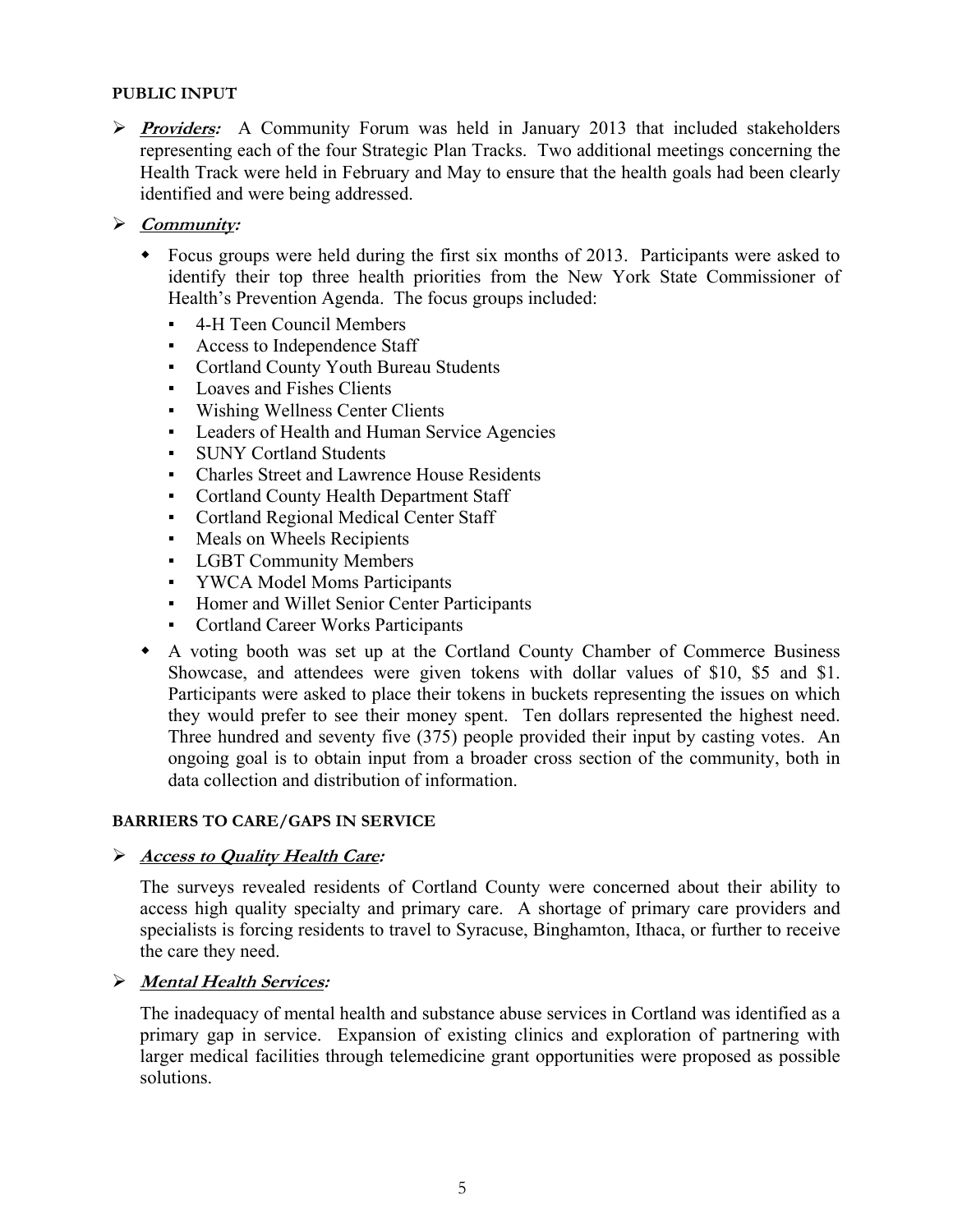Through the efforts of the Seven Valleys Health Coalition, twice a year, visiting pediatric psychiatrists conduct round table discussions with parents around issues of pediatric mental health. This program has been very successful, and its expansion would be welcome if sufficient funds were available.

#### **PUBLIC NOTIFICATION OF OPPORTUNITIES TO PROVIDE INPUT**

Advertisements were placed in the local newspaper and announcements were distributed via email and LISTSERVS. Public assistance programs were also encouraged to post the notifications and to advise clients of opportunities to participate. Upon evaluation, the process of notifying the public could be improved by placing notices where those residents whose access to healthcare is limited would be more likely to see them. Suggested locations include the County's Senior Centers, local Food Pantries, Cortland-Chenango Rural Services, and through contact with the faith community.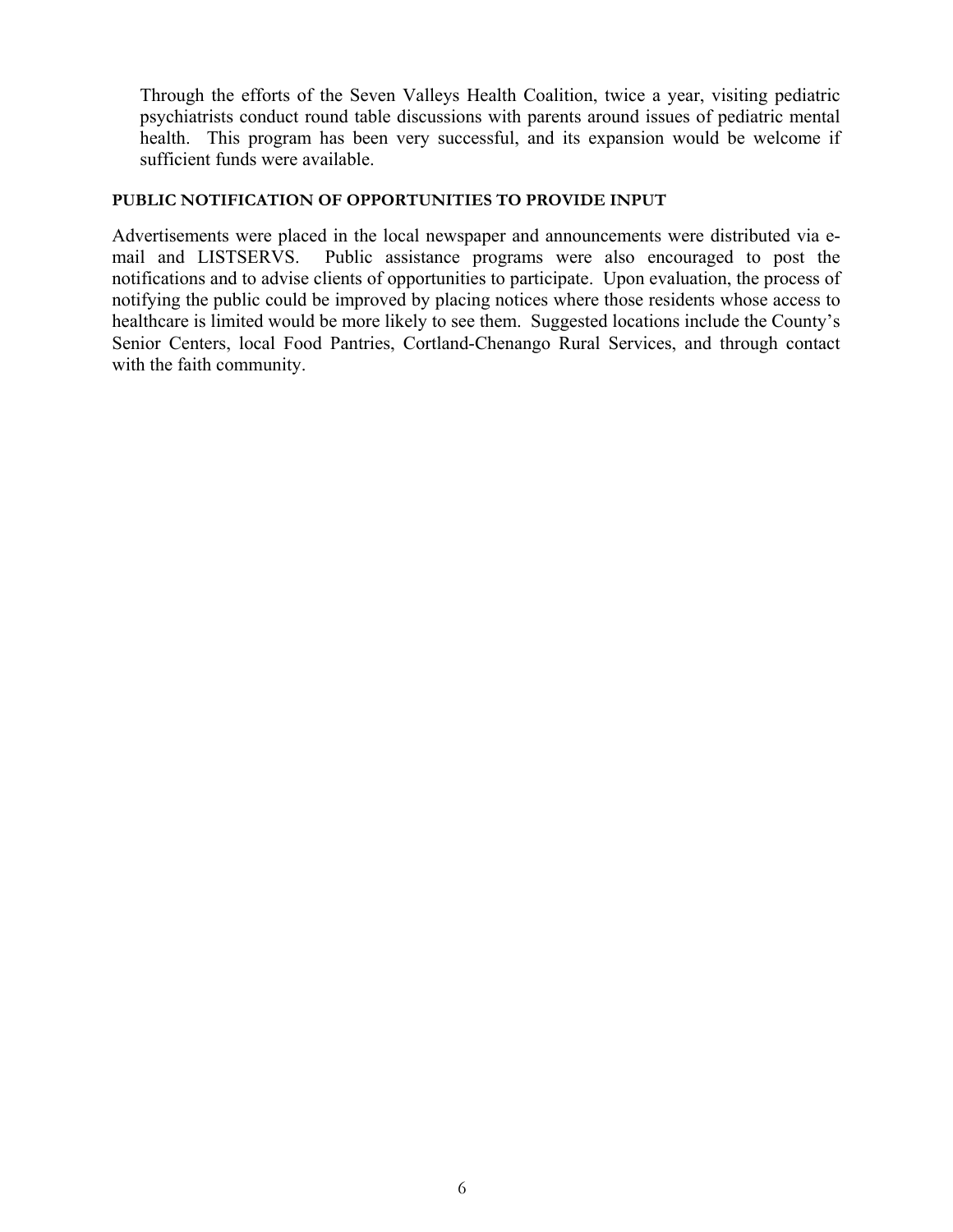# **ASSESSMENT OF PUBLIC HEALTH PRIORITIES**

# **CRITERIA OF PUBLIC HEALTH PRIORITIES**

### **Criteria:**

- Focus groups identified the priority as one of the County's most significant health issues.
- County Health Department measures related to health priorities support the public's subjective opinion, i.e. the priority-specific County measures published in *Cortland Counts* deviate from state and national benchmarks and Healthy People 2020 Goals.
- Medical Center internal data supports issues as priorities based on patient volume and utilization of services associated with them.

### **Use of Data:**

The following were the primary sources of data used to target a population.

- Community Forum Health Track, Focus Groups, and Community Survey Results– As described above, these activities elicited subjective data regarding health priorities. Issues consistently named "top health priorities" include Access to Quality Healthcare, Healthy Mothers/Healthy Babies, Chronic Disease, Healthy Environment, and Mental Health and Substance Abuse.
- Cortland Counts 2013: County statistics that deviated most significantly from state, regional, national, and Healthy People 2010 Goals were considered in defining County Public Health Priorities. (See table below.)

| <b>Indicator</b>               | <b>Cortland</b><br>County | <b>Upstate</b><br><b>NY</b> | <b>NYS</b> | <b>National</b> | <b>Healthy People</b><br><b>2020 Goal</b> |
|--------------------------------|---------------------------|-----------------------------|------------|-----------------|-------------------------------------------|
| Births to Women Receiving 1st  | 74%                       | 70.1%                       | 69.7%      | 70.2%           | 77.9%                                     |
| <b>Trimester Prenatal Care</b> |                           |                             |            |                 |                                           |
| Cigarette Use in Women         | 32.8%                     | 25.5%                       | N/A        | 16.2%           | 1.4%                                      |
| During Pregnancy               |                           |                             |            |                 |                                           |
| *Colorectal Cancer Incidence   |                           |                             |            |                 |                                           |
| Men                            | 50.1                      | 52.1                        | 53.3       | 52.2            |                                           |
| Women                          | 52.9                      | 40.8                        | 40.0       | 39.3            |                                           |
| *Lung/Bronchus Cancer          |                           |                             |            |                 |                                           |
| Men                            | 108.5                     | 82.1                        | 76.3       | 74.3            |                                           |
| Women                          | 70.5                      | 64.4                        | 56.0       | 51.9            |                                           |
| *Cerebrovascular Disease       | 44.9                      | 30.0                        | 26.6       | 39.1            | 33.8                                      |
| <b>Mortality Rate</b>          |                           |                             |            |                 |                                           |
| *CLRD or COPD                  | 72.3                      | 36.2                        | 30.5       | 42.2            | 98.5                                      |
| <b>Mortality Rate</b>          |                           |                             |            |                 |                                           |
| *Cervical Uterine Cancer       | 4.2                       | 7.4                         | 8.4        | 7.9             |                                           |
| *Prostate Cancer               | 170.2                     | 169.5                       | 167.3      | 152.0           |                                           |

\* Rate per 100,000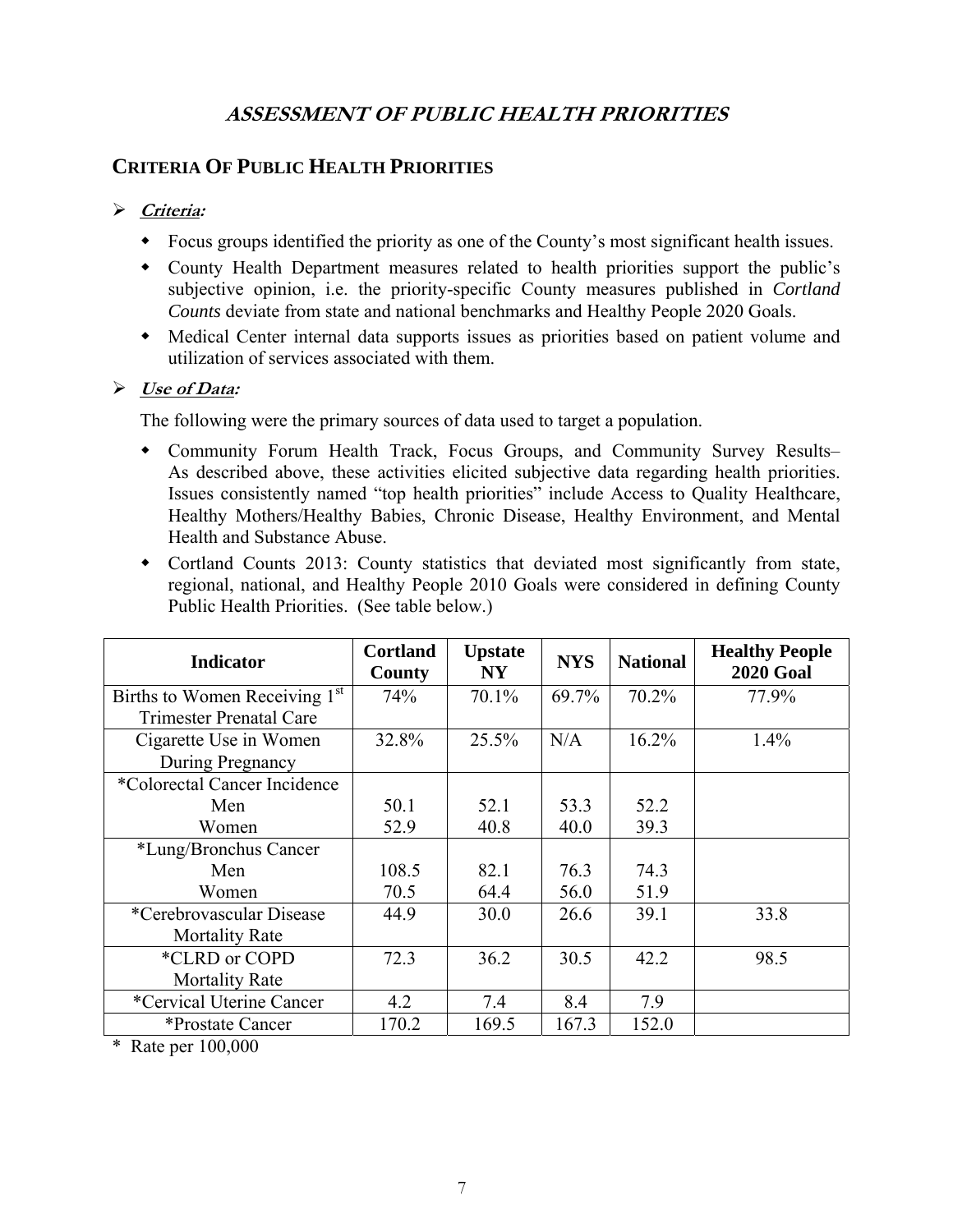# **SELECTED PREVENTION AGENDA PRIORITIES**

Based on data analysis, the Cortland County Health Department and Cortland Regional Medical Center will collaborate on the following public health priorities:

- **Echronic Disease:** Focus will be on smoking cessation, with special focus on pregnant women and decreasing disability related to smoking. Additional foci include obesity and efforts to increase screenings for cardiovascular disease, diabetes, and breast, cervical and colorectal cancer.
- **Healthy Mothers/Healthy Babies/Healthy Children:** The primary focus will be on increasing the number of babies exclusively breastfeed while in the hospital, while secondarily addressing the disparity between Medicaid and non-Medicaid mothers' decision to breastfeed. Decreasing the smoking rate among pregnant women will also be addressed.

### **STATUS OF PRIORITIES**

All priorities represent existing programs either at Cortland Regional Medical Center or the Cortland County Health Department; however, a goal of this project is to increase community awareness of existing programs by involving more community members in the implementation of new initiatives related to identified priorities.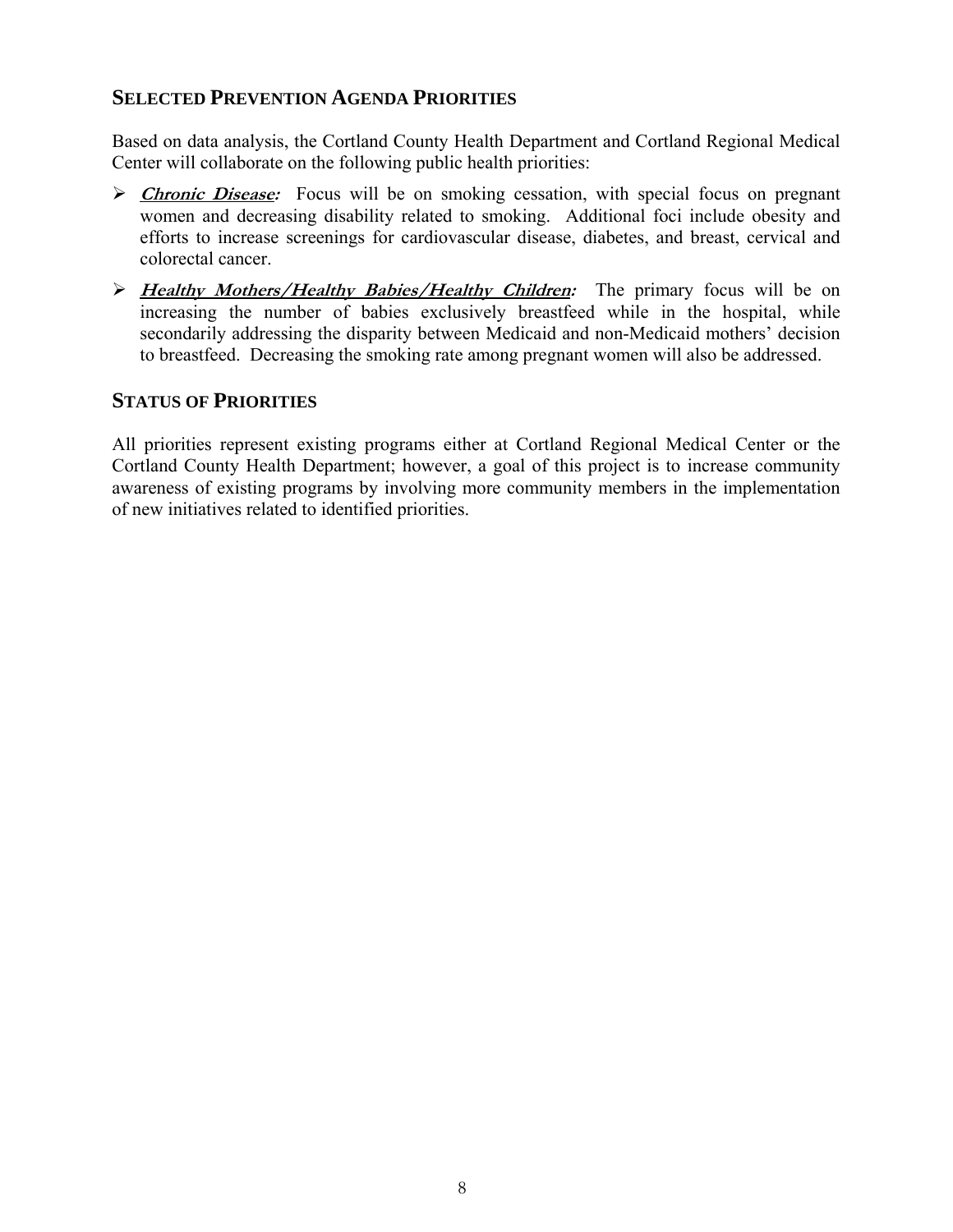# **THREE-YEAR PLAN OF ACTION**

### **STRATEGIES FOR SELECTED PRIORITIES**

The priorities selected through the collaborative assessment process described in the previous section are all public health issues that have been recognized in the past as priorities for the greater Cortland community and to which CRMC and its community partners have dedicated resources.

#### **CHRONIC DISEASE**

Cortland Regional Medical Center and its community partners will focus on diseases of the lung related specifically to smoking, obesity and screening for diabetes, and breast, cervical and colorectal cancer. These will all be implemented using the most current evidence-based recommendations.

- **Lung Diseases:** 
	- Pulmonary Rehabilitation Program Pulmonary Rehabilitation is an exercise program designed for patients with chronic pulmonary obstructive disease (COPD) to increase exercise tolerance and independence in activities of daily living and to decrease symptoms and utilization of medical resources. Pulmonary Rehabilitation is the one intervention that studies have found decreases hospitalizations, readmissions, and increases quality of life for COPD patients.
		- Goal: 25% increase in patients referred to pulmonary rehabilitation program.
		- Measurement: Number of patients referred to pulmonary rehabilitation program.
	- Smoking Cessation Initiative CRMC, in collaboration with the Cortland County Health Department, has undertaken a broad-based campaign against smoking. In spite of these efforts, a growing number of Cortland County women smoke during pregnancy. To address this concern, prenatal providers will be enlisted to participate in an effort to decrease the number of pregnant woman who smoke by providing education about public health referrals and evidenced-based smoking cessation strategies for pregnant women.
		- Goal: 10% reduction in number of Cortland County women who smoke during pregnancy.
		- Measurement: Percent of Cortland County residents who smoke during pregnancy.

### **Obesity:**

Initiatives to decrease the rate of obesity in Cortland County will be undertaken to include Medical Center staff and the community at large.

- $\bullet$  Promote Increased Physical Activity There is a perceived lack of awareness among County residents about existing programs to increase physical activity. CRMC will join an effort to publicize these programs.
- Promote Breastfeeding Studies show adult obesity is significantly lower among individuals who were breastfeed as infants. Further, breastfeeding success is strongly correlated to having a solid start while in the hospital. Therefore, CRMC will focus its efforts on increasing the rate of exclusive breastfeeding during the hospital stay.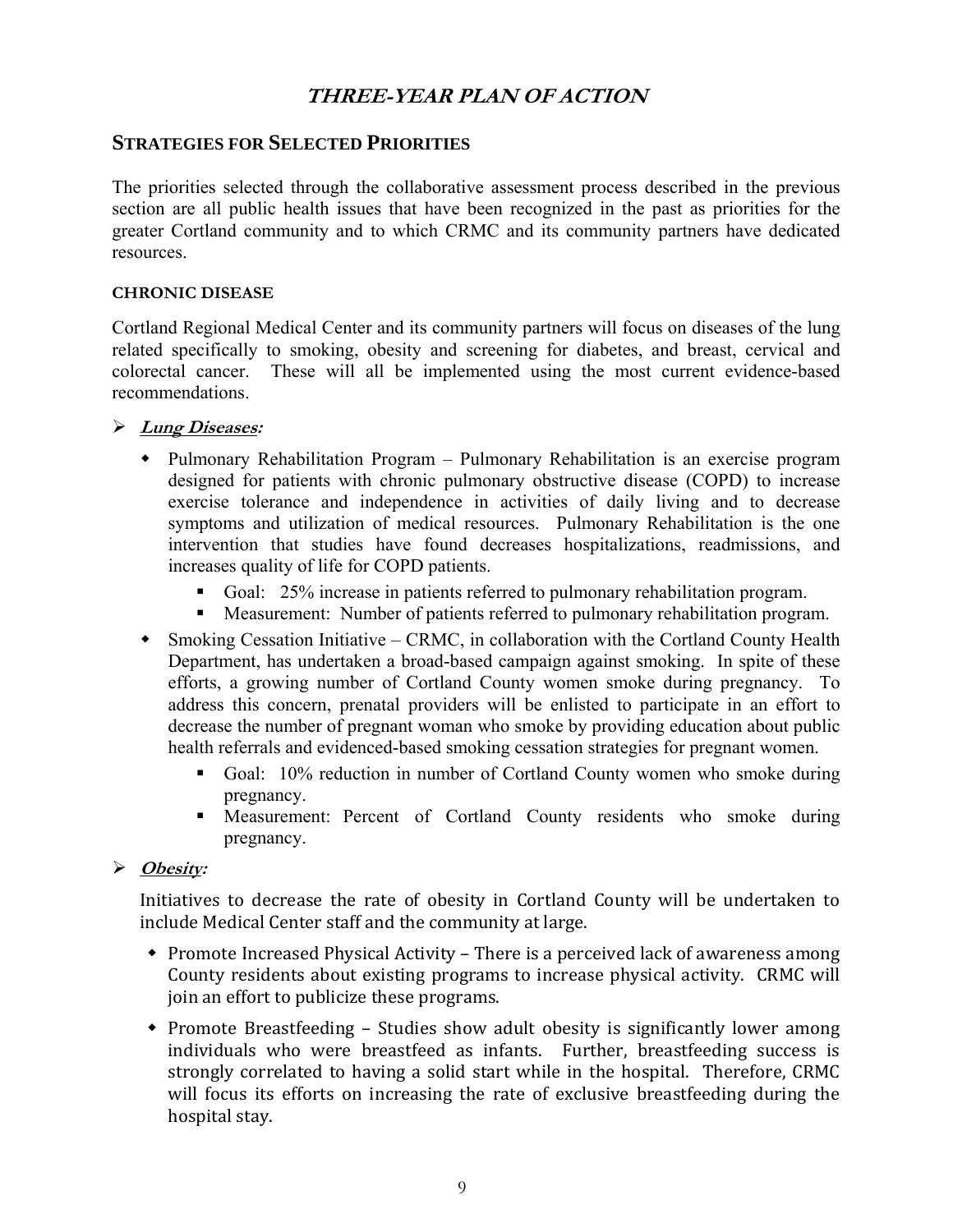- Goal: Increase exclusive breastfeeding in the hospital to 80%, as compared with 57.6% in 2010.
- Measurement: Percent of mother's delivered at CRMC who exclusively breastfeed their infant while in the hospital.
- **Screening for CV Disease, Diabetes, and Breast, Cervical, and Colorectal Cancer***:*
	- CRMC Diabetes Services The Medical Center has been offering a comprehensive range of services to diabetics for more than 20 years. A Registered Nurse who is also a Certified Diabetic Educator (CDE) through the American Diabetes Association coordinates these services. CRMC committed significant financial resources over a twoyear period to permit a staff RN to receive the training necessary to become certified.

New initiatives will include determining the status of HbA1C testing, lipid testing, dilated eye exams, and nephropathy monitoring in the CDE's overall evaluation of inpatient diabetics. There will an effort to increase the number of patients receive HbA1C testing during their hospital stay. This will be accomplished by education providers caring for these patients.

- Goal: Increase number of diabetic patients receiving appropriate HbA1C screening while hospitalized to 50%.
- Measurement: Number of diabetic patients with HbA1C drawn while inpatient.
- Breast, Cervical, and Colorectal Cancer Screening Evidenced-based screening questions will be added to all admission assessments. If individuals have not had appropriate screening, referrals will be made to a provider of the patient's choice. An informational guide regarding screening recommendations and how to access testing will be developed and placed those in the public areas throughout the Medical Center.
	- Goal: Increase number of patients 50-75 years old with recommended colorectal screening within the last two years from 64.4% to 68%.
	- Measurement: Percentage of adults 50-75 years old who have received the recommended screening for colorectal cancer.

#### **HEALTHY MOTHERS/HEALTHY BABIES/HEALTHY CHILDREN**

- Exclusive Breastfeeding While in Hospital The Medical Center will collaborate with the Cortland County Health Department and obstetrical providers to create an educational series on breastfeeding benefits for each trimester. The disparity of exclusive breastfeeding rates between Medicaid and non-Medicaid mothers will be addressed through this initiative.
	- Goal: Increase exclusive breastfeeding in the hospital to 80% as compared with 57.6% in 2010.
	- Measurement: Percent of mothers delivered at CRMC who exclusively breastfeed while in the hospital.
	- Goal: Decrease discrepancy between numbers of Medicaid mothers who exclusively breastfeed compared to non-Medicaid mothers from .74 to .66.
	- Measurement: Ratios of Medicaid to non-Medicaid mothers who exclusively breastfeed in the hospital.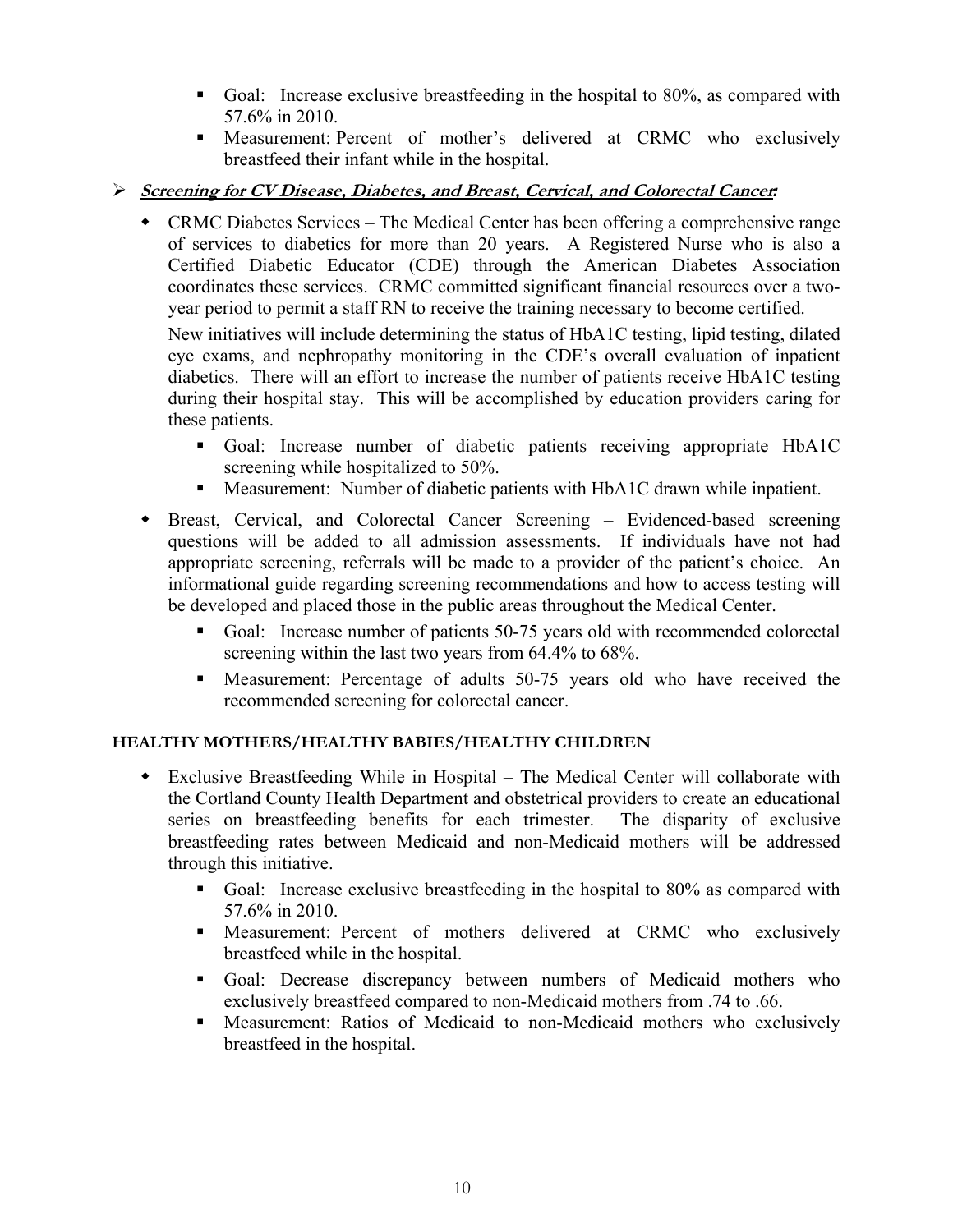- Smoking Cessation A remarkably high percentage of women in Cortland County smoke cigarettes throughout their pregnancy. The Medical Center will target pregnant women to receive smoking cessation education through collaboration with the Cortland County Health Department and prenatal providers to increase public health referrals and to implement evidenced-based efforts to assist pregnant women with smoking cessation.
	- Goal: 10% reduction in number of Cortland County women who smoke during pregnancy.
	- Measurement: Percent of pregnant Cortland County residents who smoke.
- Pre-term Birthrate Lower the preterm birthrate by decreasing smoking during pregnancy, increasing early prenatal care, and providing education to providers about the importance of not performing elective preterm deliveries.
	- Goal: Reduce the percentage of infants delivered prior to 37 weeks from 10.8% to 9.5%.
	- Measurement: Percent of infants delivered prior to 37 weeks.